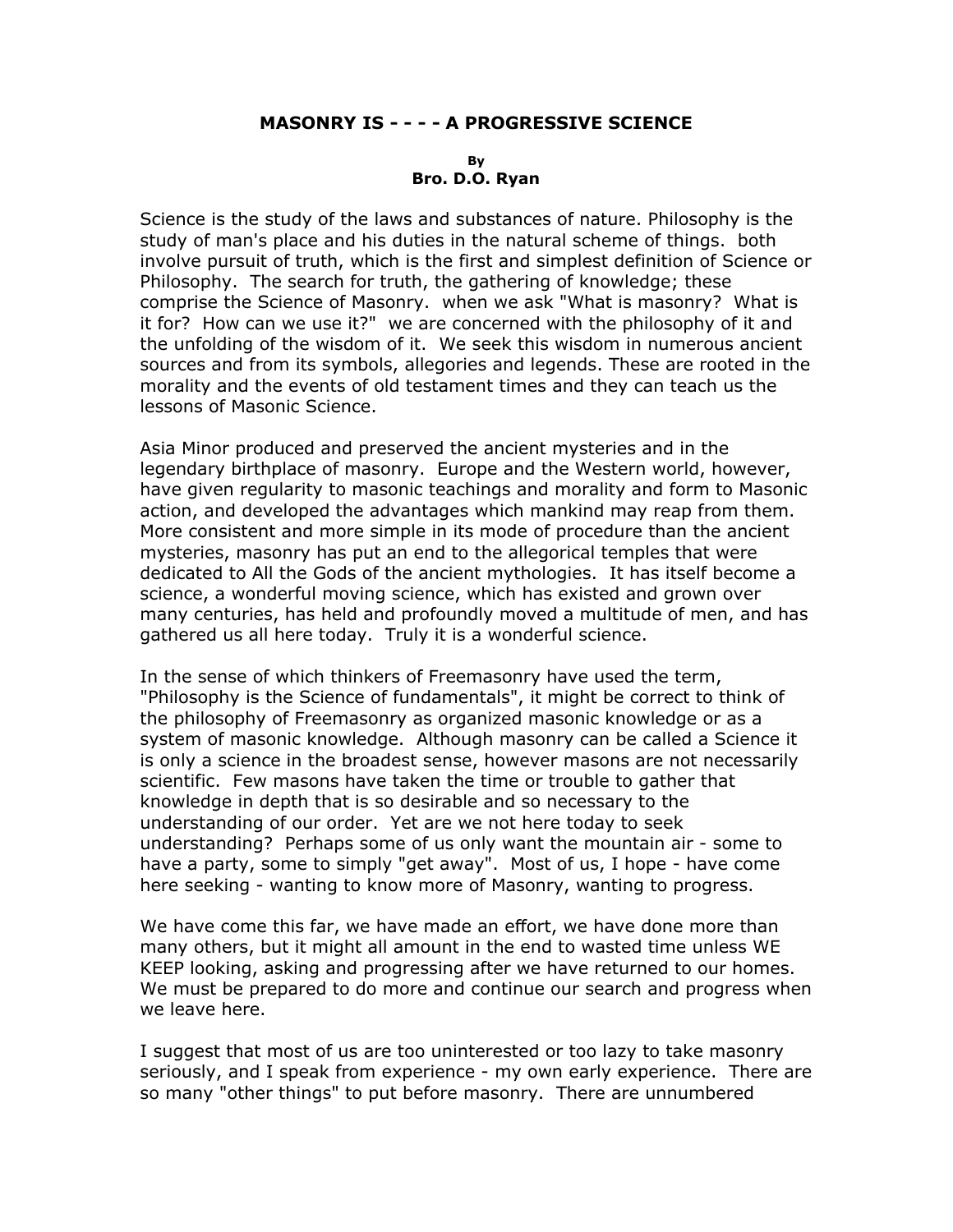excuses we can use to explain why we can't go to lodge, or do some work in lodge. "Other things" can always come first if we don't make an effort.

Has our masonic order let us down? Is it worthwhile? Are we expecting of our leaders actions and initiatives that we should be taking ourselves? Or are WE letting OUR ORDER down, are we not taking or making the time to think? I believe that many of us are like children going to school and doing nothing, daydreaming during the day and too busy after school to study and then worst of all, making excuses to our parents and to our teachers.

Are we really that heedless?

We have gone through the three degrees of Masonry. We have been led, we have been taught, we have been instructed, we have seen with our eyes and heard with our ears. Most of us however have done nothing more. We have gained little since those early days, if indeed we have gained at all. It has been said that the nature and purpose of masonry is to diffuse light, that is, to spread knowledge among men. If that is the nature and purpose of masonry, we as masons must absorb knowledge of our craft before we can attain that goal.

If we think back on the long life of masonry we must realize that there is something more than appears on the surface. If we are less truly involved in masonry than some are surely it is because we have looked no deeper than the surface, and those that are involved HAVE LOOKED BELOW the surface. They have progressed in masonic science and philosophy. As we look at these progressing masons we know that they have found what we have missed. They have seen something, they have felt something, they have heard something that we have missed.

How have they managed this and why have we missed these things? Why do some progress in this science of ours whilst many stagnate or fall by the wayside?

It is not because they have searched for and found the most wonderful mystery of all, that one mystery, that has inspired masons throughout all generations? They have looked for this mystery. They have seen under the surface. they have gone far in the search for knowledge. they have progressed. Many of us look only at the surface and say "There is little or nothing here to interest me". We see only reflections.

There was a British judge named Troward who was a very popular lecturer and writer around the turn of the century. He was way ahead of his time in his thinking and I'd like to give you a short quotation from something he wrote:

"There is an inner and an outer side to everything; and the quality of the superficial mind which causes it to fail in the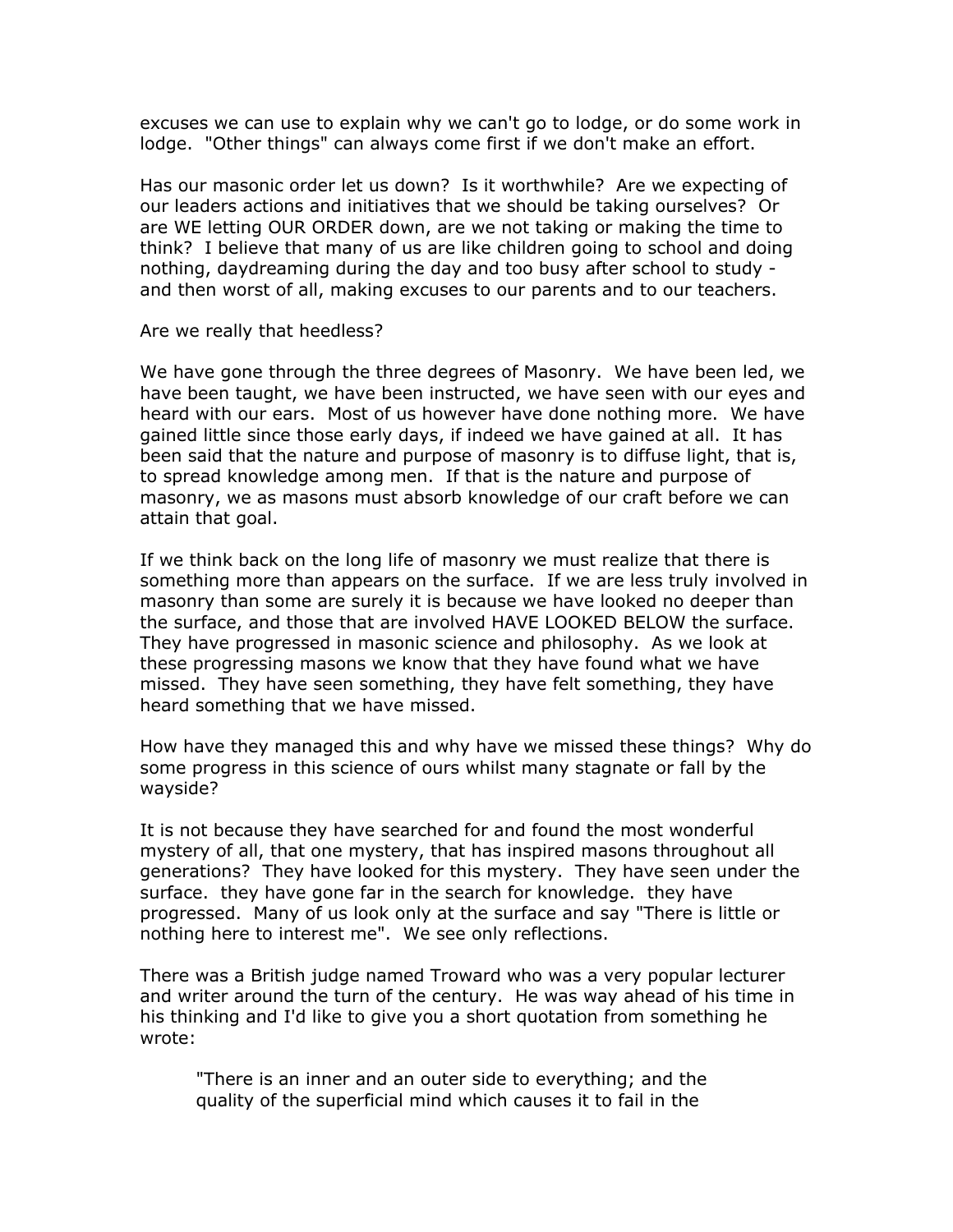attainment of Truth is its willingness to rest content with the outside only. So long as this is the case it is impossible for a man to grasp the import of his own relation to the universal, and it is this relation which constitutes all that is signified by the word "Truth". so long as a man fixes his attention only on the superficial it is impossible for him to make any progress in knowledge. He is denying that principle of "Growth" which is the root of all life, whether spiritual, intellectual, or material, for he does not stop to reflect that all which he sees as the outer side of things can result only from some germinal principle hidden deep in the centre of their being."

So much for the quotation from the good judge Troward.

Earl Nightingale said, "If you'll think a moment you'll realize that everything you see is an enlarged symbol -- a symbol of the seed that caused it." This is true if what you see is a person or a beautiful home in the suburbs. It's true of a dilapidated slum building or a marble skyscraper, of success or failure, of poverty or wealth, of happiness or unhappiness. Whatever you see or experience in your life is only the symbol of the seed that brought it into being.

This is why we need to look deeply into things if we are to learn what brought them about.

If someone has something you would like to have, don't envy him, or call him lucky, or indulge in self-pity. Look through what he has to the reason he has it. Duplicate the reason; match the seed and you will have it too.

Remember what the judge said. there is an inner and an outer side to everything. Not just some things -- everything! It is a superficial mind that is content to see the outside only. And he will never know the truth of what he sees until he learns to look to the inner side of what he sees and experiences.

You can learn to do this with a little practice. When you see a tree, look through it to the tiny seed from which it grew and through that seed to the tree from which it spawned. The same with a blade of grass. If you find yourself angry with someone, look deeper into the person and within yourself and you'll find reasons to get rid of your anger.

If there are things you want that you do not now have, look within them to the causes of their being and the reasons for their belonging to someone and you'll find the seed that will lead them to you.

There is an inner and an outer side to everything. And what we see in the apparent outer shell is only a symbol of the truth that lies deep within. This is what we're looking for.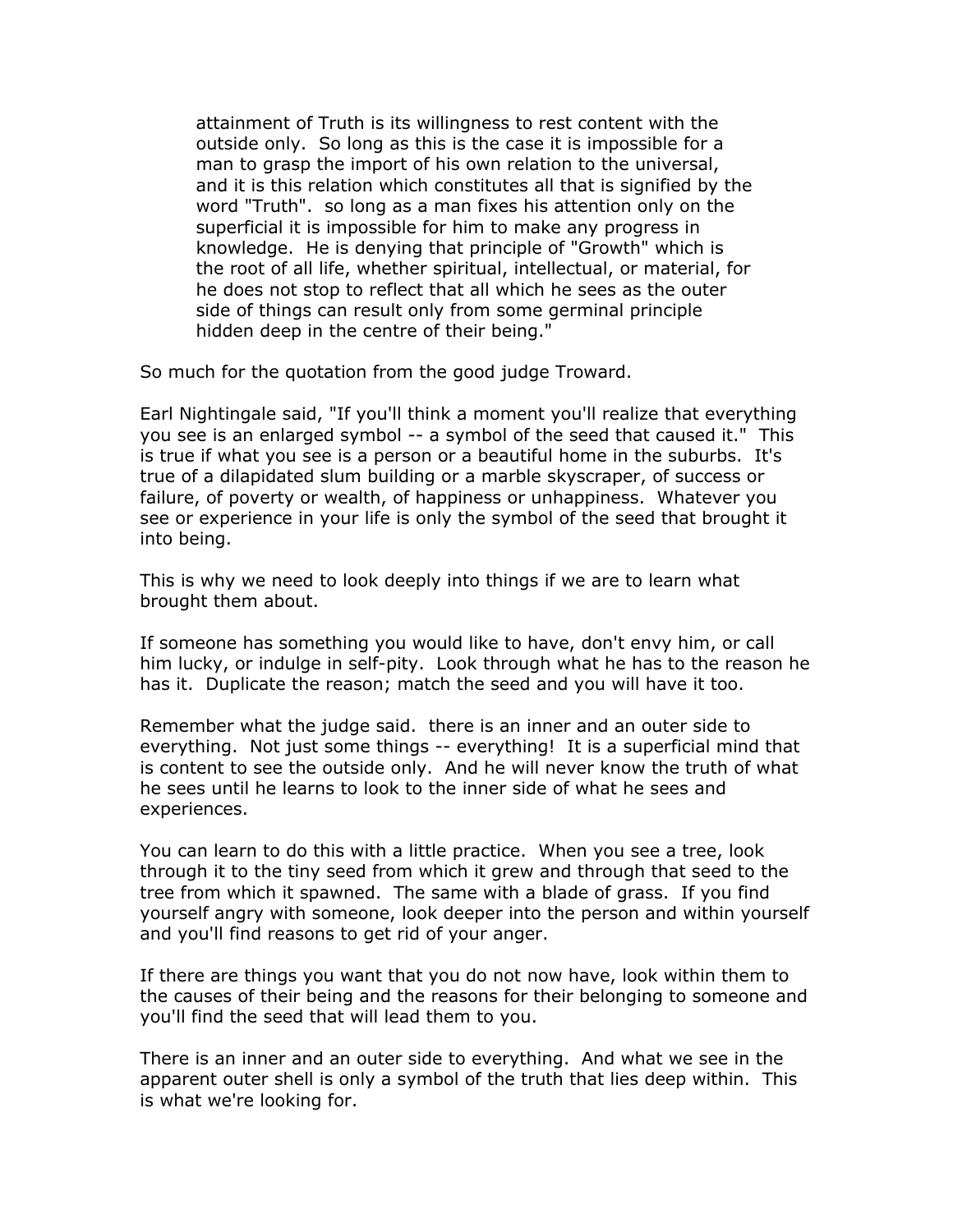Before anything can become real in the outer world the seed must be planted from which it is to grow. What do you want? Begin today to plant the seeds of those conditions and things you want to harvest tomorrow.

How foolish we are to have gone so little forward in searching. We have examples those masons who have found that mystery - who have progressed. We have seen all that and failed to look more deeply ourselves.

We who are here today obviously have the desire to learn more of our order, to look under the surface. Let us then direct that desire and mould it or channel it along the true road, the road to greater knowledge of masonry. We would not be here today if we did not want that knowledge. Let us, therefore, resolve to try during the next year to gain masonic knowledge, to learn to see below the surface - to progress. let us use our libraries. Let us take books home, read them, study them and gather from them what can be of use to us and to our fellow men. Let us talk of masonry and its many facets, let us visit lodges to learn what we can, let us grow and progress rather than stagnate. There are many dedicated masons - men who have seen or found that special something that remains a mystery to so many of us. In talking to several of these dedicated masons, I learned that they had never been asked the "WHY" of their zeal - no mason had gone to any of them to find out WHY they were active - WHAT they had seen - WHAT they had found.

There is an old Greek parable that tells the story of how the Gods stole happiness from man and tried to find a place to hide it so that man could not find it. One suggested that it be buried under the earth in some remote area, another that it be sunk in the deepest ocean and yet another that it be hurled into the universe amongst the stars. In each case, however, it was feared that man in his wondering and searching would sooner or later find it. Finally the oldest and wisest of the Gods said "Hide it in man himself, as that is the last place he will ever think to look for it."

I suggest that these dedicated masons have sought and found the happiness, the fulfilment of masonry. They have found it, THROUGH KNOWLEDGE, IN THEMSELVES.

Let us seek and find the answers as to WHY some are active, HOW they found fulfilment and WHAT road are we going to take, and then - let us share that knowledge with our fellow brethren. Thus and only thus will we have progress, thus and only thus can masonry be a Progressive Science. We must work conscientiously towards that goal starting now for if we leave here with stagnant minds an opportunity will have been lost. I feel sure that all of us know the old saying, "There is no standing still, one either goes backward or one goes forward, one either regresses or one progresses." Let us resolve to progress in masonry.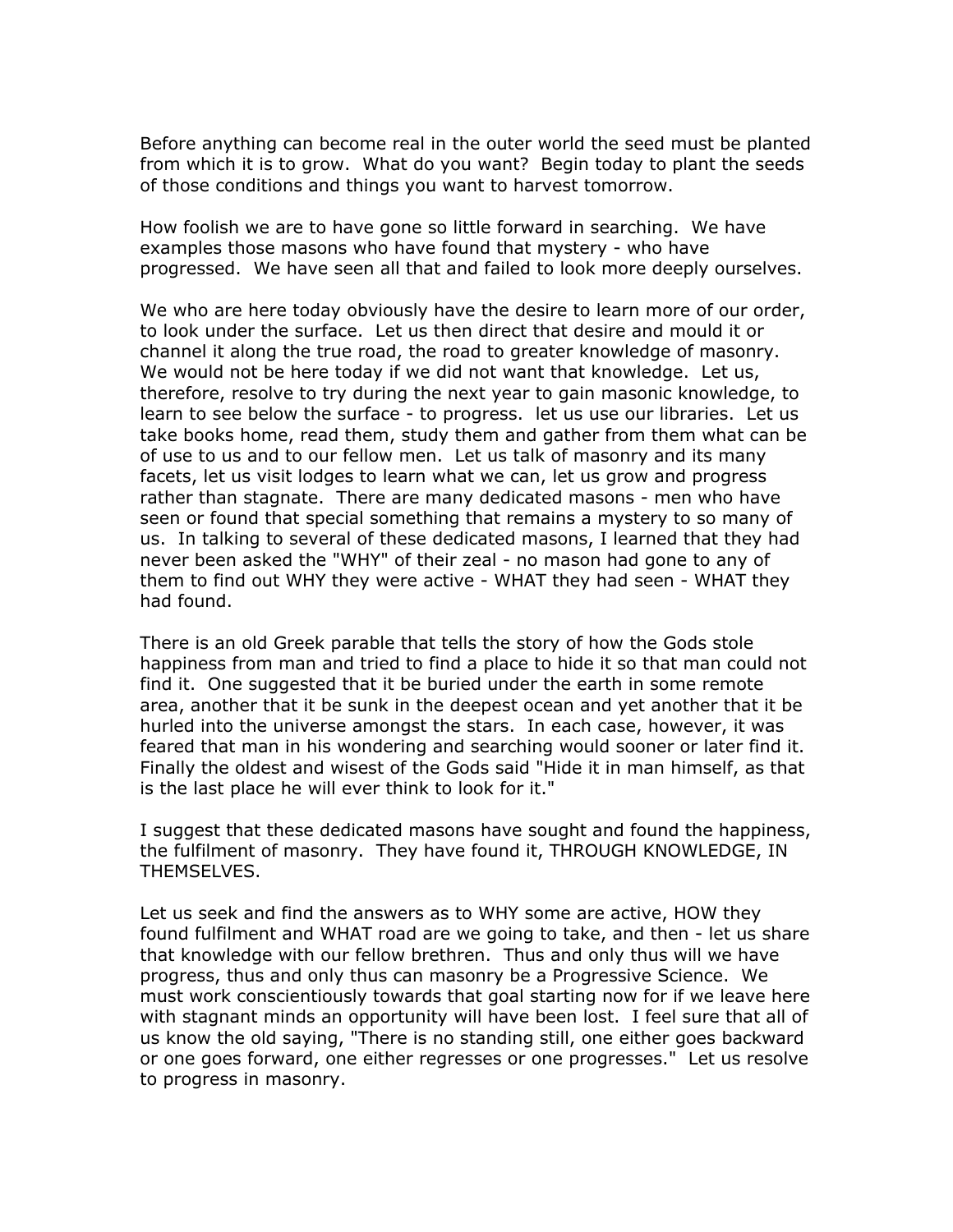Progress can take many forms and may be different for each one of us.

Many years ago on the Athabasca River a young surveyor came upon a bewhiskered old timer chopping kindling at the side of his cabin. He was promptly invited to stay and share a mess of fish. "Catched 'em while I'm down there gold panning", said the old sourdough. Inside the shack he busied himself fixing spuds and fish, but as he talked he made a half dozen trips up and down a four foot ladder to the iron stove perched on a platform up there. "How come you put the stove up there?" queried the surveyor when he could not contain his curiosity any longer. Don't you get enough exercise out gold panning?" the old sourdough looked at him in astonishment. "Blazes", he snorted, "any darn fool could tell that I plumb ran out of stovepipe." Yet this was progress of a sort. It was progress in comparison to cooking his meals over an open fire.

We must show progress regardless of what path we choose to follow. As long as we wish to call ourselves masons we must progress, as masonry is a Progressive Science. what path are we going to follow then, or better yet, where and by what path are we going to LEAD?

It is sad when a brother looks no further than the three degrees and decides "There is nothing here for me". He is being foolish. If a brother does look further he will, I am sure, find answers that will enable him to lead and he will become happy within himself and an inspiration to others.

The three degrees of masonry are called "Symbolic Degrees". In them, by symbols, by lectures and allegories, a mason is admonished to study and to acquire knowledge. In them a mason is offered a complete system of organized knowledge. In the charge in the first degree masons are charged to devote leisure hours to the study of such of the liberal arts and sciences as may lie within the compass of their attainments. Without neglecting the ordinary duties of his station every mason should consider himself called upon to make a daily advancement in masonic knowledge.

Thus we are taught, nay not only taught, but CHARGED from the first day of our masonic lives to make advancement in Masonic knowledge, to make progress in this science. we of the craft are workmen and our work is to gain knowledge of our order and to give and share that knowledge with others.

The great man Seneca said "No man can live happily who regards himself alone, who turns everything to his own advantage. You must live for another if you wish to live for yourself. the rewards of life are for service, and the penalties of life are for selfishness. Human service is the highest form of self-interest for the one who serves. We preserve our sanity only as we forget self in service." Let us, therefore, search for that knowledge, that we may share with others, let us reach out for it, look for it, grasp it and hold it. Let us understand that knowledge, let us use that knowledge, let us share that knowledge with our fellow masons. Let us realize that although we